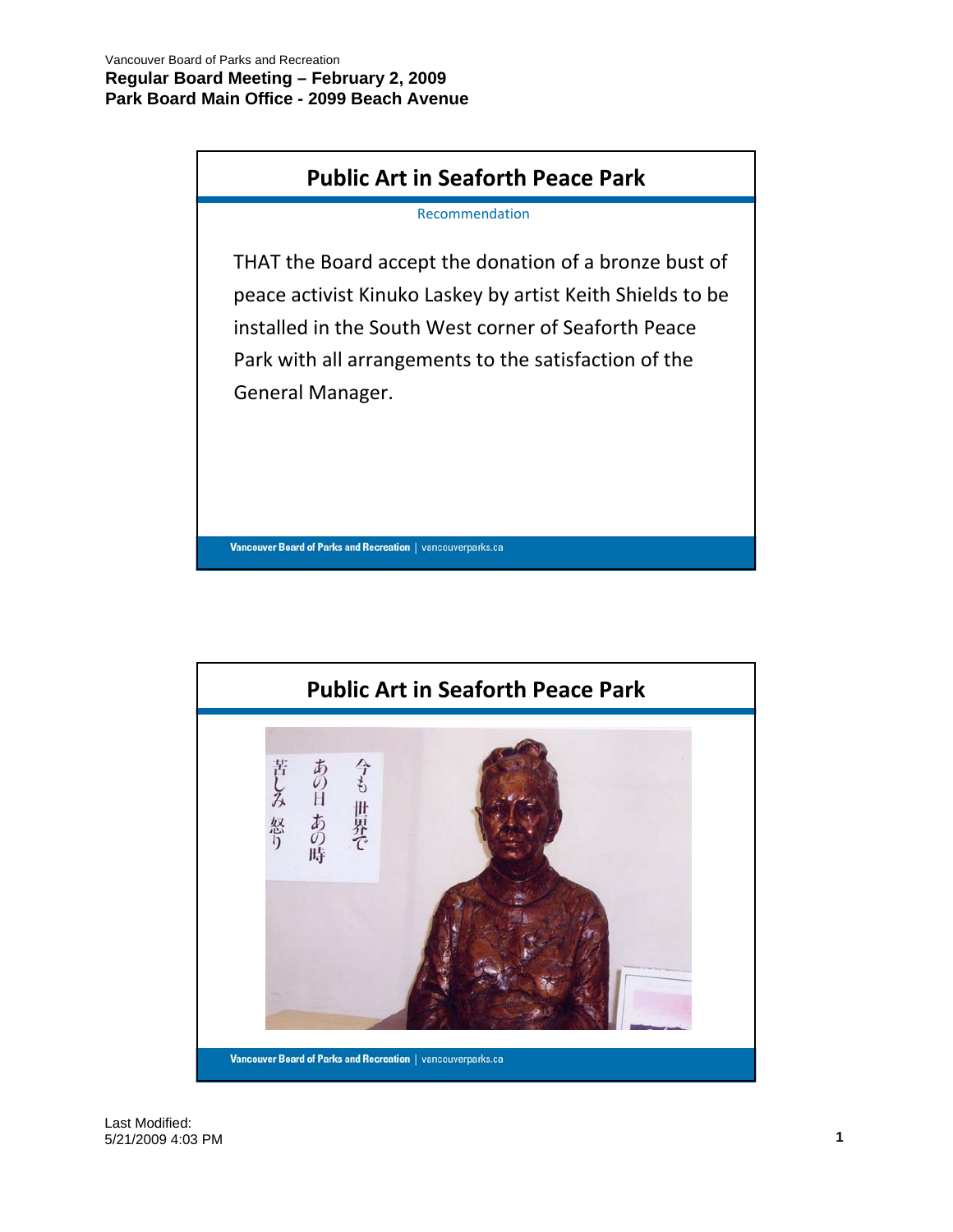## **Regular Board Meeting – February 2, 2009 Park Board Main Office - 2099 Beach Avenue**

| <b>Public Art in Seaforth Peace Park</b>                                                                                                                                                                                                                                                                                                                                                                                                     |
|----------------------------------------------------------------------------------------------------------------------------------------------------------------------------------------------------------------------------------------------------------------------------------------------------------------------------------------------------------------------------------------------------------------------------------------------|
| "A survivor of the Hiroshima nuclear bomb August 6th, 1945 she was a<br>16 year old student nurse in the Hiroshima Communications Hospital<br>1.4 kilometres from the hypocenter. Radiation sickness, loss of sight in<br>her right eye, and many plastic surgery operations were the results of<br>her ordeal. With the support of her husband, she spoke out against<br>war in her efforts to educate and help change those people's minds |
| who think that wars are inevitable and to accept peace as the only<br>way."                                                                                                                                                                                                                                                                                                                                                                  |
| (text and image from Kinuko Laskey Memorial website)                                                                                                                                                                                                                                                                                                                                                                                         |
| Vancouver Board of Parks and Recreation   vancouverparks.ca                                                                                                                                                                                                                                                                                                                                                                                  |

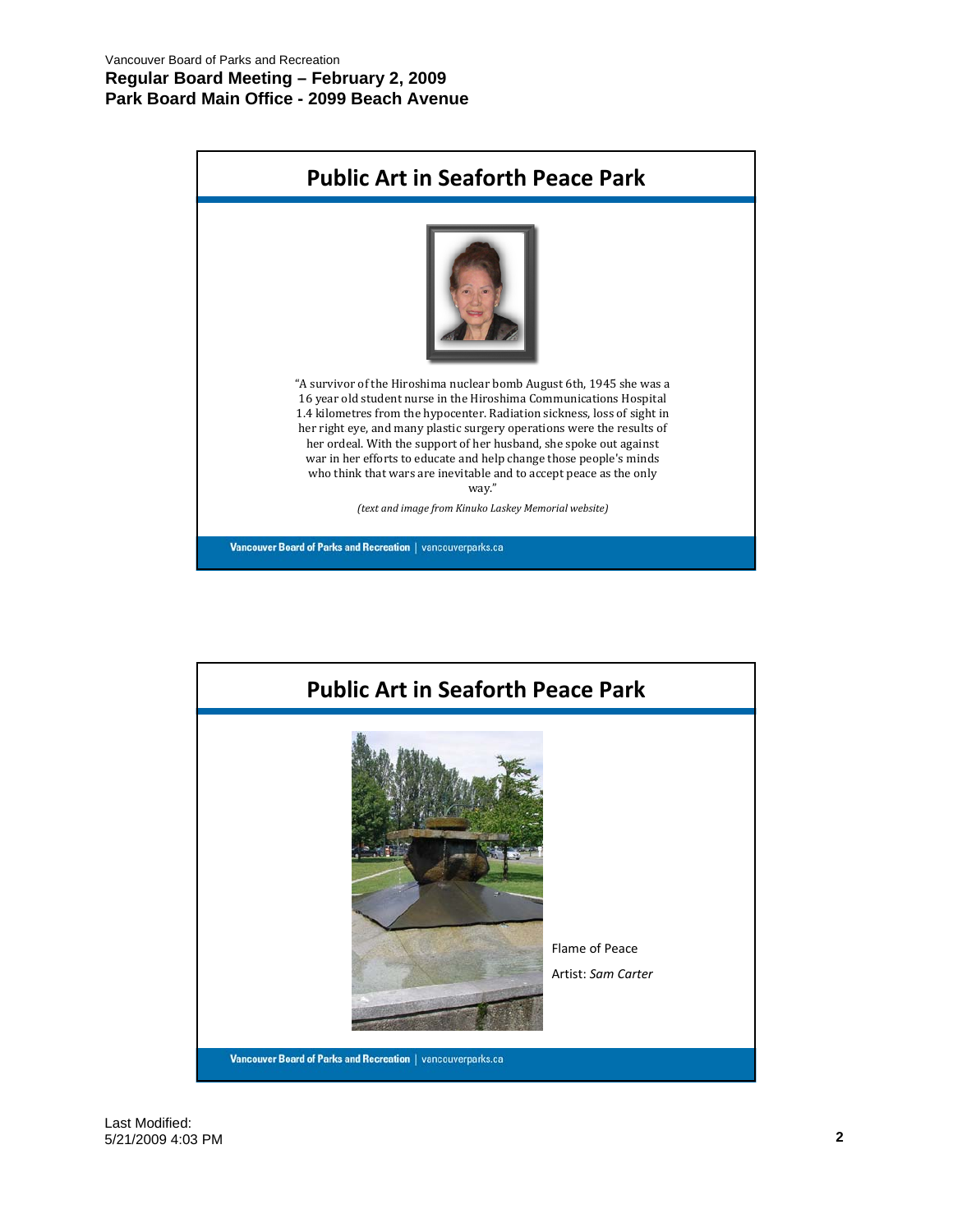